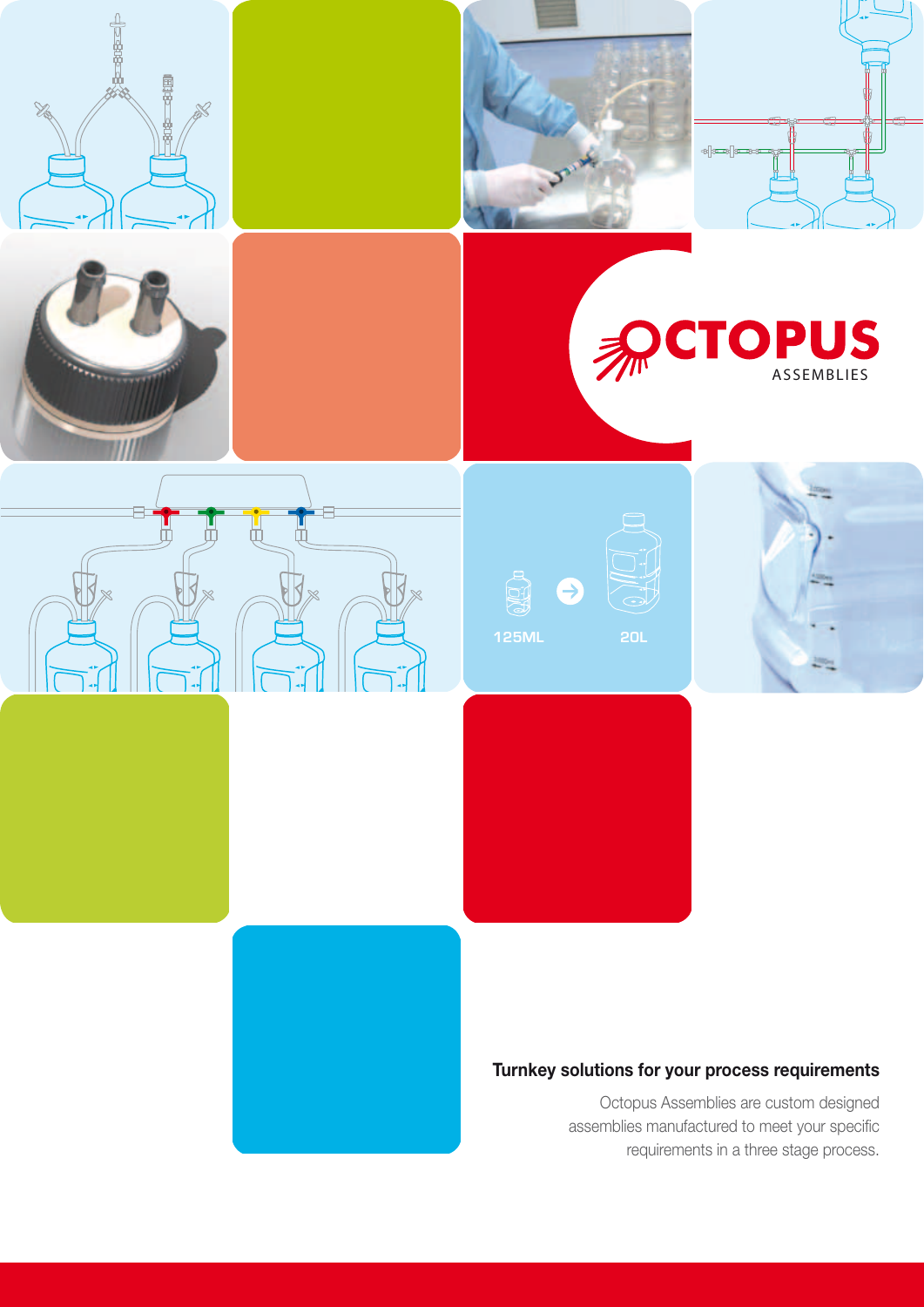## **Disposable bioreactors**

### **Sampling assemblies**

### **Sampling manifolds**

## **Addition assemblies**

## **Filling Bell assemblies**

## **Bioreactor kits**

## **Chromatography skid kits**

### **Tubing assemblies**

### **GL 45 Cap assemblies**

## **83mm Cap assemblies**

### **Fractionation rigs**

# **2-4 port bottle / carboy assemblies**

### **Specification & Design**

The design phase to develop a new Octopus assembly is operated under an ISO 9001:2008 quality system. This is a fully interactive process between you and Cellon. During this phase the assembly is designed, the materials selected and the in process testing requirements and post assembly processing requirements are determined.

You are supplied with detailed diagrams and bills of materials (CAD/ BOMs) as prototype (PR) versions for project review/approval. All changes are recorded and samples can be made available for testing. Following evaluation, the CAD can be further modified. Once the PR CAD is accepted /approved the PR CAD is converted to a "SG" (Specified graphic diagram) CAD issue 1. Once the SG CAD is issued, the design is locked and future changes can only be made via our documented change control procedure. Changes documented through this process are recorded and indicated by an increase in the issue number of the CAD.





# **phase 1 | specification & design**



### **phase 3 | post manufacture processing**



\* CAPA: Corrective action / Preventative action

#### **Post manufacture processing**

You determine the level and type of post manufacture processing carried out on each specific assembly, based on the intended use of the assembly within your facility. Cellon subcontracts post manufacture processing to approved independent service providers depending on what processing is required.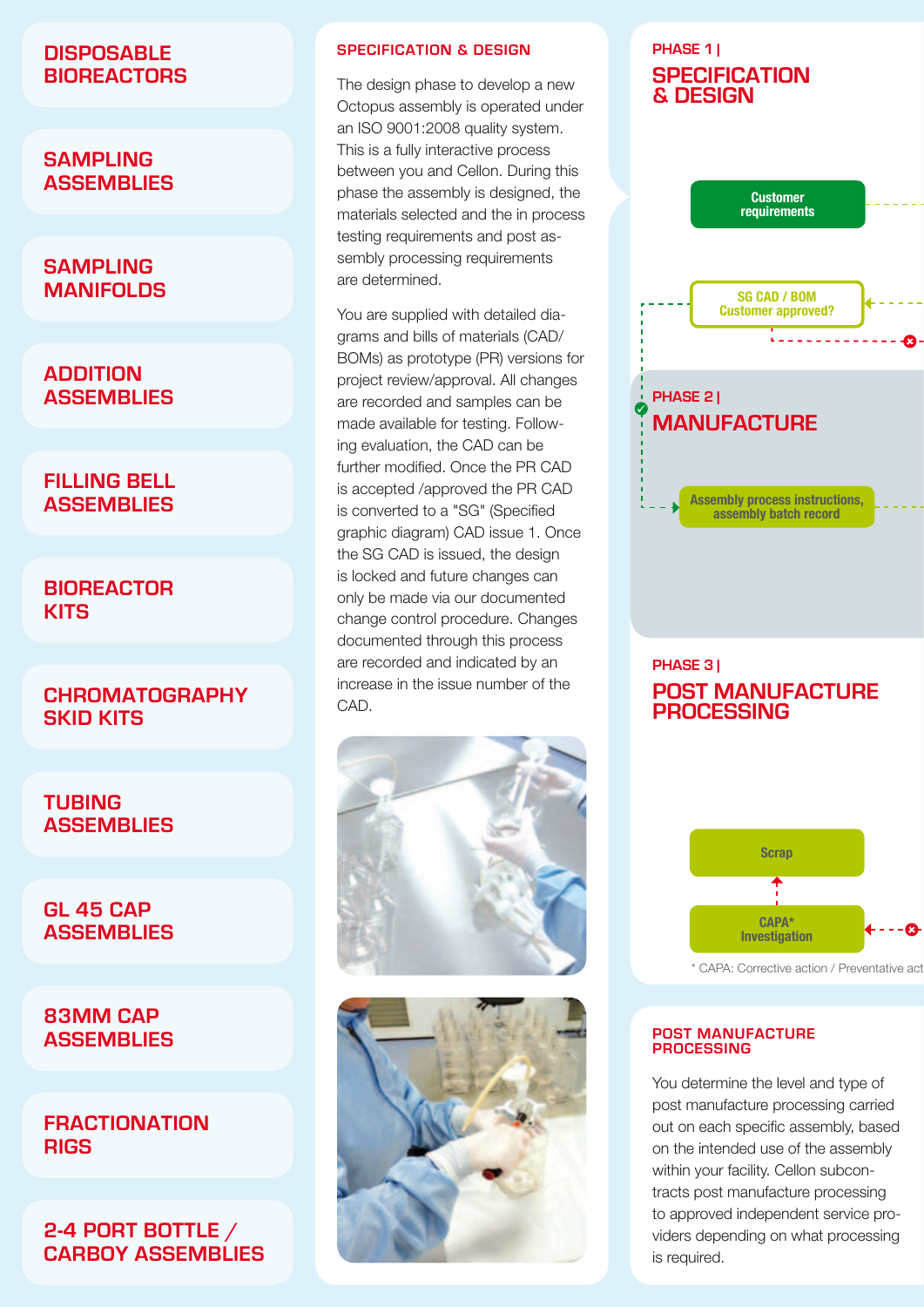



#### **Manufacture**

Manufacture of Octopus assemblies, and final packaging, is carried out within an ISO 14644-1 Class 7 cleanroom facility operated under ISO 9001:2008 and ISO 13485:2003 quality systems

#### **Assembly Process**

Assembly process instructions (APIs) are produced from SG CAD specifications approved by you. In addition to the API, an assembly batch record (ABR) is produced which details the specific test requirements for the assembly.

The ABR is also used to record the batch details of all components used in the assembly and to record any test result data. All documents are controlled via a controlled documents procedure.

Approved component parts are counted into the clean room in the number required and the assemblies are built according to the API. Each assembly is visually checked by a second clean room technician and tested as defined in the API and ABR. Quality control personnel perform additional visual inspection on a specified number of assemblies before releasing the batch to final packaging. The completed ABR and all associated documents are then combined to form a "job pack" which is submitted to the quality department for review. Only after QC approval of the job pack is the product released.

#### **Document control**

The document control system ensures only current documents are used for reference, traceability and recording of test results during manufacture. Document changes are controlled via a change control system which requires your approval before any change can be implemented. Obsolete documents are stored electronically allowing easy retrieval in the event of a customer requesting an "obsolete" part or any information relating to that part.